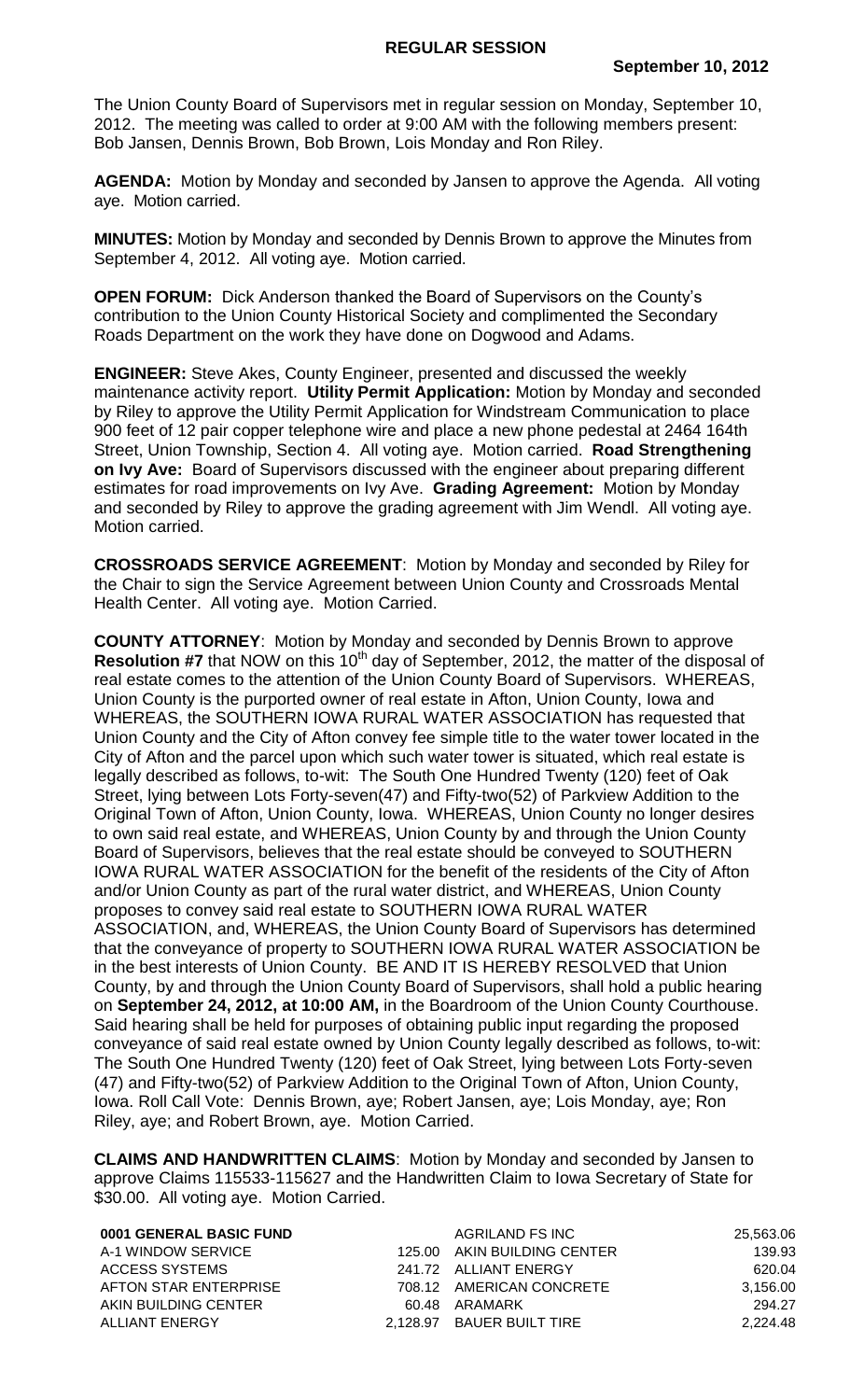| ARAMARK                                                              | 24.34              | <b>CRESTON AUTOMOTIVE INC</b>                                | 127.48                 |
|----------------------------------------------------------------------|--------------------|--------------------------------------------------------------|------------------------|
| <b>B M SALES</b>                                                     | 406.50             | <b>CUNNINGHAM-REIS COMPANY</b>                               | 78,894.37              |
| <b>BUSCH</b>                                                         | 38.85              | <b>FRANKS SERVICE</b>                                        | 1,179.00               |
| <b>CARD SERVICES</b><br>CARLISLE AUTOMOTIVE REPAIR                   | 3,182.40           | HERBERGER CONSTRUCTION CO,<br><b>IOWA PRISON INDUSTRIES</b>  | 38,965.00              |
| <b>CARPENTER UNIFORM CO</b>                                          | 58.00<br>641.42    | MC KENNA TRUCK CENTER                                        | 225.05<br>99.89        |
| <b>CRESTON FARM &amp; HOME SUPPLY</b>                                | 208.36             | METAL CULVERTS INC                                           | 15,684.14              |
| <b>CRESTON PUBLISHING CO</b>                                         | 1,174.76           | <b>MIDWEST SERVICE &amp; SALES</b>                           | 1,500.00               |
| <b>CULLIGAN</b>                                                      | 58.25              | MIDWEST WHEEL COMPANIES                                      | 354.15                 |
| <b>CULLIGAN</b>                                                      | 11.50              | <b>NAPA</b>                                                  | 4,313.71               |
| D&T MOWING                                                           | 635.00             | O'HALLORAN INTERNATIONAL INC                                 | 6.14                   |
| <b>FAREWAY STORES</b>                                                | 260.00             | PERU QUARRY INC                                              | 7,323.02               |
| <b>FARMERS ELECTRIC COOP</b>                                         | 3,481.13           | SPRING VALLEY WIRELESS                                       | 604.00                 |
| <b>GE CONSUMER FINANCE</b>                                           | 13.13              | US POSTAL SERVICE/HASLER                                     | 500.00                 |
| <b>GREEN VALLEY PEST CONTROL</b><br><b>HEARTLAND TIRE &amp; AUTO</b> | 178.00<br>91.08    | ZIEGLER INC<br>0020 SECONDARY ROAD FUND TTL:                 | 2,202.75<br>190,122.15 |
| <b>IOWA STATE ASSOC OF COUNTIES</b>                                  | 390.00             |                                                              |                        |
| JOHANSEN PLUMBING & HEATING                                          | 206.14             | 3535 CARE - HIPSLEY TRUST FUND                               |                        |
| <b>JULIE TONDA-STANTON</b>                                           | 10.50              | <b>JRF CONTRACTING</b>                                       | 1,750.00               |
| <b>M &amp; M MOTORS</b>                                              | 25,538.25          | 3535 CARE - HIPSLEY TRUST TTL:                               | 1,750.00               |
| <b>MAIL SERVICES LLC</b>                                             | 3,980.81           |                                                              |                        |
| <b>MEDICAP PHARMACY</b>                                              | 206.65             | <b>4003 EMPOWERMENT</b>                                      |                        |
| OLSON                                                                | 18.41              | <b>DOWNING</b>                                               | 1,700.00               |
| O'REILLY AUTOMOTIVE INC                                              | 55.46              | <b>GREATER COMM HOSPITAL</b>                                 | 1,078.78               |
| <b>PETZNICKS</b>                                                     | 329.70             | <b>SICKELS</b>                                               | 433.33                 |
| POKORNY BP & AUTOMOTIVE SER<br>POLK COUNTY TREASURER                 | 180.00<br>50.00    | <b>SICKELS</b><br><b>4003 EMPOWERMENT TOTAL:</b>             | 38.19<br>3,250.30      |
| SCHROEDER LOG HOME SUPPLY INC                                        | 843.28             |                                                              |                        |
| SOUTHERN IA RURAL WATER ASSOC                                        | 33.00              | <b>4004 LAW ENFORCEMENT CENTER</b>                           |                        |
| <b>SUPREME CLEANERS</b>                                              | 93.50              | <b>ALLIANT ENERGY</b>                                        | 3,484.47               |
| UNION COUNTY ENGINEER                                                | 697.62             | <b>ARAMARK</b>                                               | 31.16                  |
| UNION COUNTY SHERIFF                                                 | 176.02             | <b>B M SALES</b>                                             | 276.00                 |
| US POST OFFICE                                                       | 144.00             | <b>BOB BARKER COMPANY INC</b>                                | 187.11                 |
| WALKER D O                                                           | 223.87             | <b>COUNSEL OFFICE &amp; DOCUMENT</b>                         | 111.16                 |
| WALKER                                                               | 358.02             | <b>CRESTON PUBLISHING CO</b>                                 | 16.77                  |
| WASTE MGMT OF CRESTON<br>WINDSTREAM                                  | 135.00<br>1,809.60 | FIRST COMMUNICATIONS LLC<br><b>GREEN VALLEY PEST CONTROL</b> | 156.10<br>35.00        |
| 0001 GENERAL BASIC FUND TOTAL:                                       | 49,206.84          | IA DEPT OF PUBLIC SAFETY                                     | 900.00                 |
|                                                                      |                    | ILLOWA COMMUNICATIONS                                        | 800.00                 |
| 0002 GENERAL SUPPLEMENTAL                                            |                    | MAINSTAY SYSTEMS INC                                         | 1,210.00               |
| CENTRAL IOWA DETENTION CTR                                           | 817.00             | MASTERCARD/ISSB IA ST SAV BK                                 | 53.51                  |
| CHILDRENS SQUARE USA                                                 | 3,452.10           | MEYER LABORATORY INC                                         | 103.75                 |
| IOWA STATE ASSOC OF COUNTIES                                         | 130.00             | OFFICE MACHINES COMPANY INC                                  | 276.98                 |
| OFFICE MACHINES COMPANY INC                                          | 51.50              | STANARD & ASSOCIATES INC                                     | 207.00                 |
| YOUTH & SHELTER SERVICES                                             | 1,446.15           | <b>WASTE MGMT OF CRESTON</b>                                 | 135.00                 |
| 0002 GENERAL SUPPLEMENTAL TTL:                                       | 5,896.75           | <b>WINDSTREAM</b><br><b>4004 LAW ENFORCEMENT CENT TTL:</b>   | 694.27<br>8,678.28     |
| 0010 MH-DD SERVICES FUND                                             |                    |                                                              |                        |
| CLARK, ATTORNEY AT LAW                                               | 535.66             | <b>4100 COUNTY ASSESSMENT EXP</b>                            |                        |
| <b>RUSSELL</b>                                                       | 615.50             | <b>ISAA CENTRAL DISTRICT</b>                                 | 275.00                 |
| <b>SWANSON</b>                                                       | 188.90             | OFFICE DEPOT-CATALOG ORDERS                                  | 179.08                 |
| UNION COUNTY SHERIFF                                                 | 1,720.59           | <b>PETZNICKS</b>                                             | 9.00                   |
| 0010 MH-DD SERVICES FUND TOTAL:                                      | 3,060.65           | <b>WINDSTREAM</b>                                            | 113.00                 |
|                                                                      |                    | 4100 CO ASSESSMENT EXP TTL:                                  | 576.08                 |
| <b>0011 RURAL SERVICES BASIC</b>                                     |                    |                                                              |                        |
| <b>AGRI DRAIN CORPORATION</b>                                        | 47.47              | <b>4960 SANITARY LANDFILL</b>                                |                        |
| <b>BARKER IMPLEMENT</b><br><b>HUSBAND</b>                            | 1,239.74<br>108.23 | <b>ALLIANT ENERGY</b><br><b>BRIAN GAY CONSTRUCTION</b>       | 1,000.00<br>58,066.25  |
| <b>KING</b>                                                          | 300.00             | <b>CASEY'S GEN STORES INC</b>                                | 63.09                  |
| PETERSEN TIRE                                                        | 270.00             | METRO WASTE AUTHORITY                                        | 25,872.30              |
| <b>UNION COUNTY ENGINEER</b>                                         | 39.85              | <b>SCALES SALES &amp; SERVICE INC</b>                        | 645.00                 |
| 0011 RURAL SERVICES BASIC TTL:                                       | 2,005.29           | <b>SCHWEERS</b>                                              | 50.00                  |
|                                                                      |                    | <b>WINDSTREAM</b>                                            | 160.64                 |
| 0020 SECONDARY ROAD FUND                                             |                    | <b>4960 SANITARY LANDFILL TOTAL:</b>                         | 85,857.28              |
| ADVANCED DRAINAGE SYSTEMS                                            | 6,145.67           | <b>GRAND TOTAL:</b>                                          | 350,403.62             |
|                                                                      |                    |                                                              |                        |
| <b>FUND RECAPS:</b><br>0001 - GENERAL BASIC FUND                     | 49,206.84          | 3535 - CARE - HIPSLEY TRUST FUND                             | 1,750.00               |
| 0002 - GENERAL SUPPLEMENTAL                                          | 5,896.75           | 4003 - EMPOWERMENT                                           | 3,250.30               |
| 0010 - MH-DD SERVICES FUND                                           | 3,060.65           | <b>4004 - LAW ENFORCEMENT CENTER</b>                         | 8,678.28               |
| 0011 - RURAL SERVICES BASIC                                          | 2,005.29           | 4100 - COUNTY ASSESSMENT EXP                                 | 576.08                 |
| 0020 - SECONDARY ROAD FUND                                           | 190,122.15         | <b>4960 - SANITARY LANDFILL</b>                              | 85,857.28              |
|                                                                      |                    | <b>GRAND TOTAL</b>                                           | 350,403.62             |